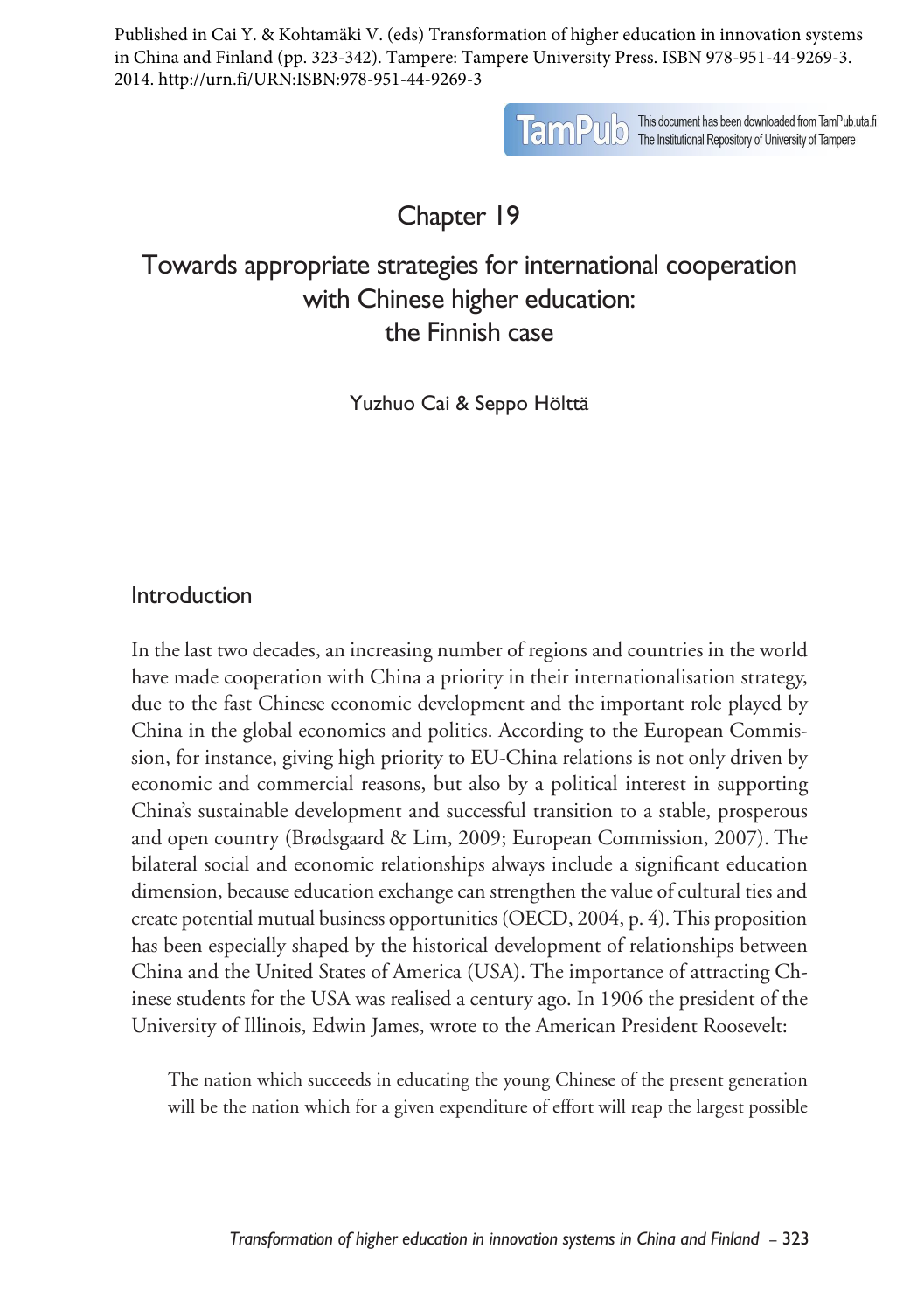returns in moral, intellectual, and commercial influence… Trade follows moral and spiritual domination far more inevitably than it follows the flag' (Smith, 1907).

While the USA has gained great social and economic benefits through education exchanges with China, the significance of such approach has been only noticed recently in Europe. To achieve the overall objectives in EU's strategy towards China, international cooperation and exchange between Chinese and European higher education institutions have been facilitated by a number of European Union programmes. Meanwhile, alongside the introduction of tuition fees for international students in many European countries, including the traditional welfare states Denmark, Sweden and Finland, China as the biggest education market has also become an important destination for their education export. In general, the European countries' interest in engaging in the internationalisation of higher education in China are concerning students and staff mobility, research and teaching cooperation, and export of education.

Regardless of the objectives, many individual European higher education institutions have experienced many difficulties in working with Chinese partners, and particularly entering the Chinese market. As observed by the Netherlands Education Support Office in China (NESO, 2010, p. 37): "Institutional cooperation (in China) is not established overnight …it requires a substantial amount of planning, exchange and commitment". One of the most crucial challenges concerning planning strategies for cooperating with Chinese higher education lies in the difficulties of adapting the objectives of European countries to China's needs. Such issue has been neither paid sufficient attention to by the key actors in Europe nor well addressed in the literature.

This article is an effort to fill the gap by taking Finland as an example. Finland recently reformed its policies on internationalisation of higher education with a very clear tendency towards a market approach. For instance, exporting education to China has become one of the priorities. The aim of this study is to examine whether there is a potential fit between Finnish internationalisation strategies on cooperating with Chinese higher education and China's expectations from internationalisation in higher education, and discuss how to improve the Finnish practices on cooperation with Chinese higher education. To approach this research problem, both Finnish and Chinese policy and development with respect to internationalisation of higher education will be introduced. Nevertheless, the paper is not a rigid comparative study, meaning that the internationalisation of higher education in the two countries will be compared based on common grounds or themes. Rather, our intension is to provide a comprehensive picture of internationalisation of higher education in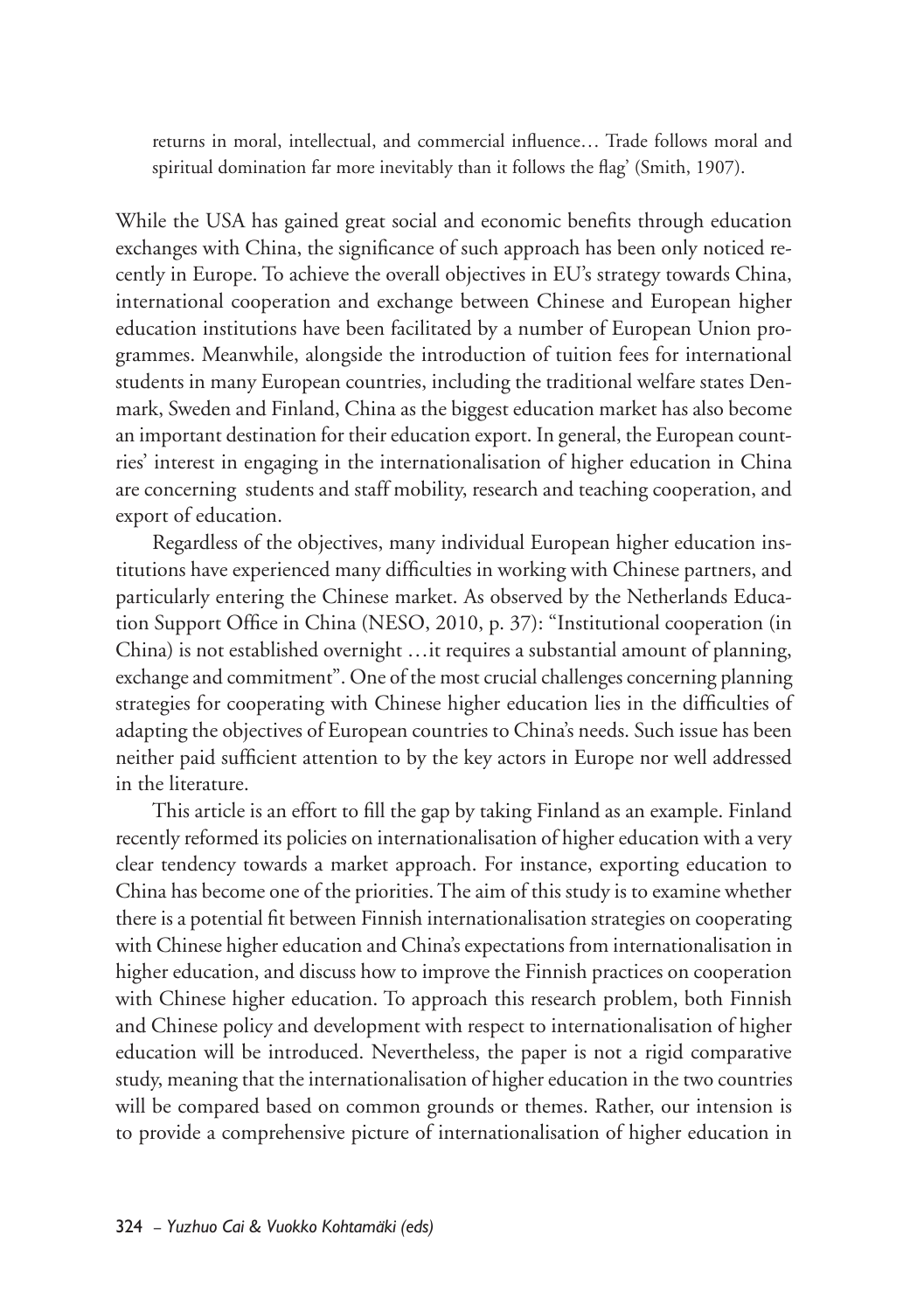China, while focus the Finnish case narrowly on its internationalisation strategies on cooperation with China.

## New direction of Finnish policies on internationalisation of higher education and strategies on cooperation with China

Higher education has always been inherently international in terms of research, teaching and the mobility of scholars and students (Healey, 2008, p. 354), but what appears to be a recent trend in the international dimension is an increase in competition and commercialisation as a result of globalisation (Marginson, 2004). The market for international higher education has often been understood through the concept of cross-border education, which is generally defined as the movement of people, programmes, providers, knowledge, ideas, projects and services across national boundaries (Knight, 2005, 2006).

Knight (2006) specifies two dimensions for looking at cross-border higher education activities. One dimension refers to the subjects of movement, including people, programmes, providers, and projects/services. The other dimension is concerned with three conditions for cross-border delivery being development cooperation/aid education projects; academic exchange and linkage agreements and commercial/ profit-oriented initiatives. Knight has also suggested two significant trends along these two dimensions. One is the shift from student mobility to programme and provider mobility. The other is the shift in international education policy from an "aid" approach to a "trade" rationale. This coincides with van der Wende's (2001, p. 250) assertion that "whereas political, cultural and academic rationales have been driving internationalisation over the last decades in higher education, now, increasingly, economic rationales have started to play a role".

Finland is currently joining the global trend. Hölttä (2007) has classified the internationalisation of Finnish universities into five consecutive but overlapping modes: 1) traditional individual based mobility, 2) internationalisation based on bilateral institutional agreements, 3) programme based internationalisation (mainly in the framework of the European Union), 4) internationalisation based on institutional and disciplinary networks, and 5) market oriented internationalisation. The internationalisation of Finnish higher education institutions (HEIs) has been traditionally characterised by the features of Hölttä's modes two, three and four, with a long tradition of higher education provided free of charge. However, the recent higher education reform, introduced through new national legislation (Universities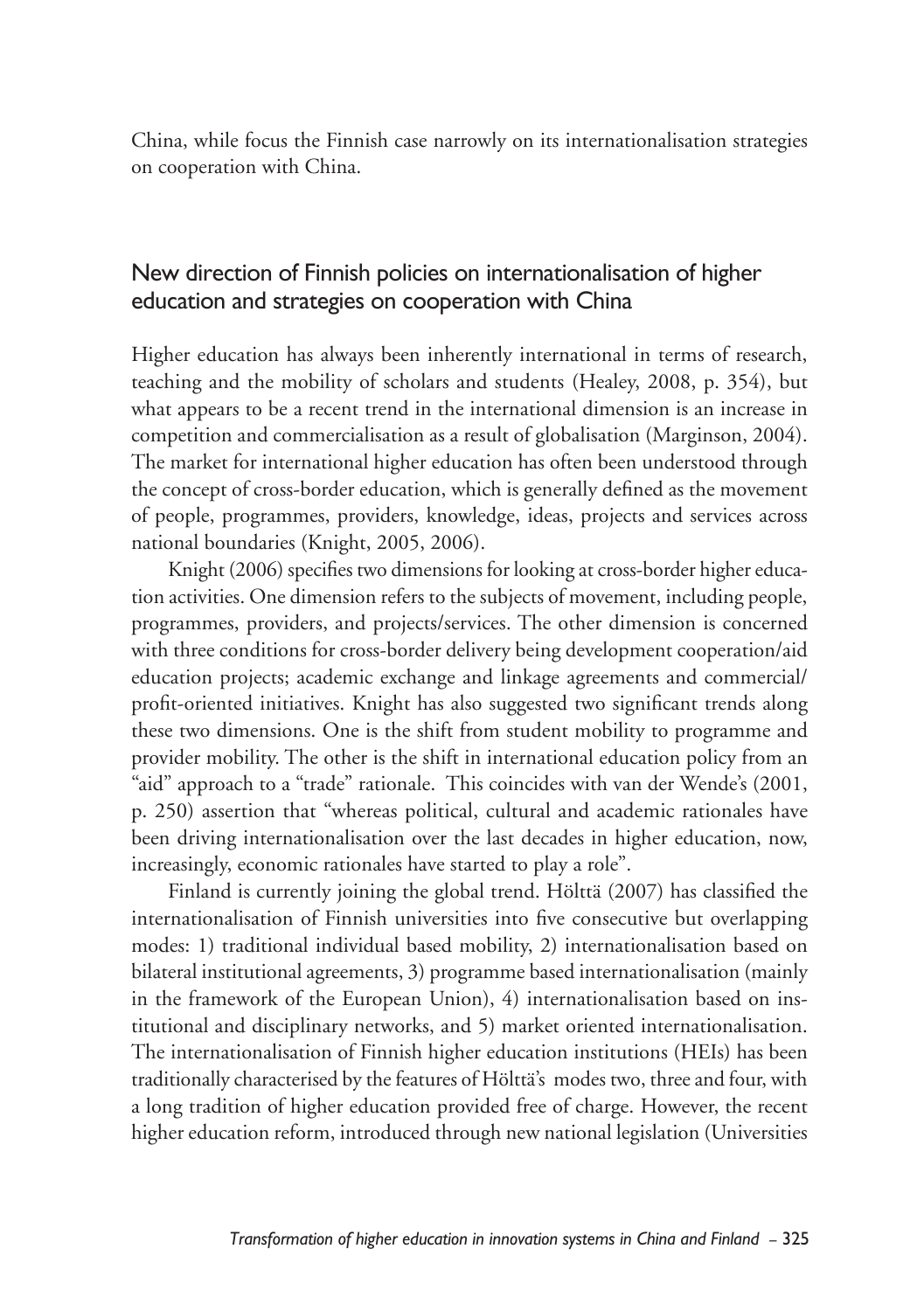Act, 558/2009) and policy guidelines (Finnish Ministry of Education and Culture, 2009), intends to make the transformation to a market oriented model.

In Finland, the central and long-standing goal of the national higher education policy has been to provide equal opportunities for students from all socio-economic backgrounds (Finnish Ministry of Education, 2005, p. 49). Education has been traditionally tuition fee free even for international students. Although equal opportunity and equity have been the driving forces of Finnish higher education policy for four decades, the complete absence of tuition fees for international students creates a problematic situation. Given the high share of public funding, free higher education has actually generated a threat, in the form of regressive income redistribution. Unlike the situation with tax-paying domestic students, the public rate of return is negative when international students move abroad soon after they graduate. At worst, this could mean that the money is transferred from low-income Finnish taxpayers (who are still under-represented in terms of higher education attendance) to international students, who are often from the middle and upper socio-economic classes. For this reason, imposing fees for international students can also be interpreted as a means of promoting the political goal of an equity policy in the form of greater distributional justice.

In spite of these ideological concerns, the reform is also implemented for economic purposes. In the recent reform in Finland, international education has been considered as a revenue generator for HEIs (Finnish Ministry of Education and Culture, 2009). In the trade or market model, the funding of international higher education is no longer a primary public responsibility but rather is increasingly becoming a private good (Marginson, 2004). Such a market approach is underlined by two assumptions (Elonen, 2010). First, as there are few new economy-boosting companies such as Nokia in Finland, the country needs to search for alternative sectors that could bring employment and generate income. Education is one of these sectors. Second, it seems that there is a growing demand for good quality education around the world, and this state of affairs is likely to continue in the future. For the Ministry of Education (2009), the introduction of tuition fees for international students is not only an instrument to increase the international attractiveness of HEIs, but also a way to develop the export of education as a service trade.

Even though the reform has been received with hope and enthusiasm by many in the higher education sector, it has also created controversy and criticism. Some believe that tuition fees will be counter-productive to internationalisation as tuition fee free education has been the way to attract international students to Finland. In their opinion, the fees cannot be the major source of revenue for the universities (Helsingin Sanomat, 2007). Moreover, the domestic students are afraid that the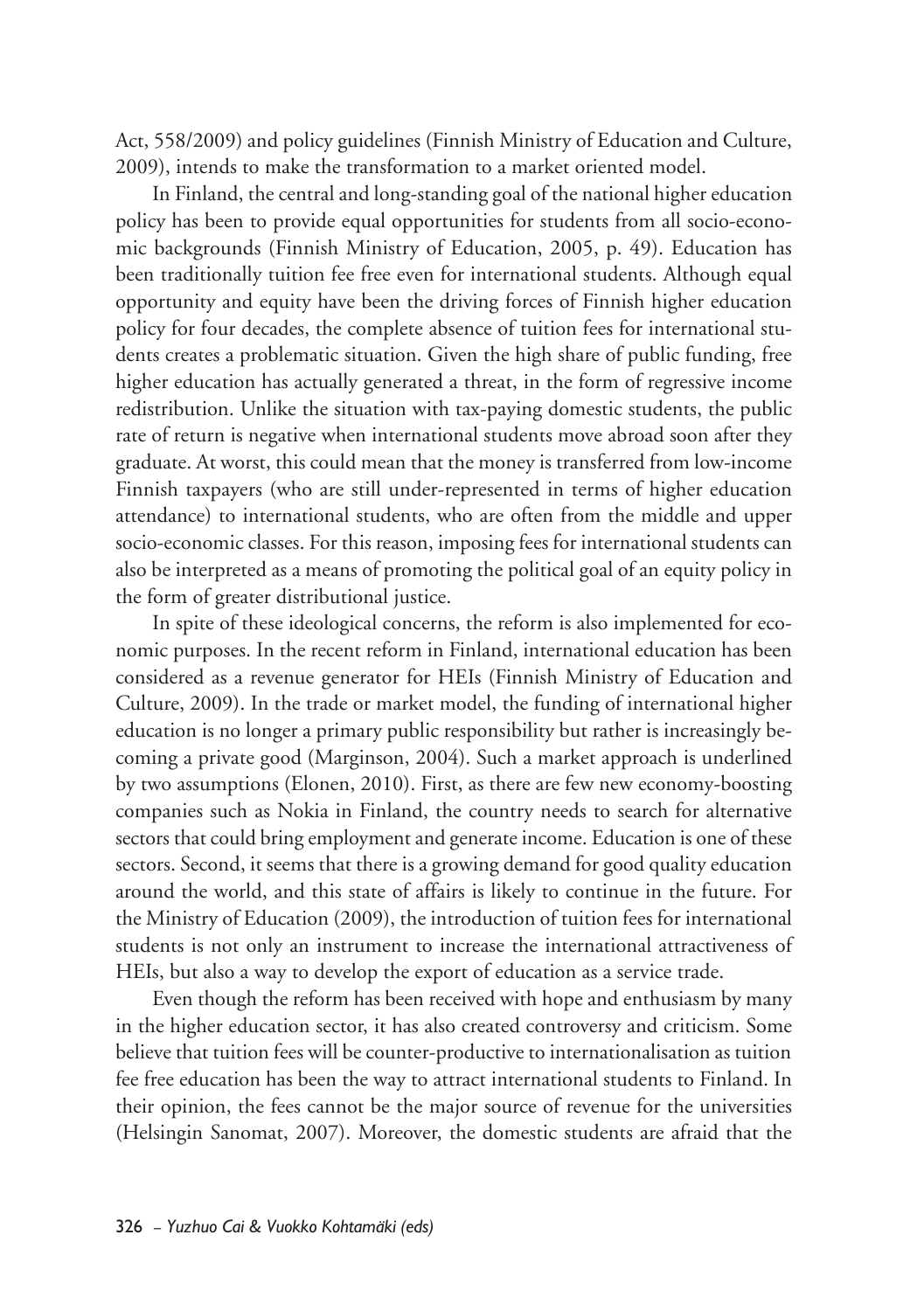introduction of tuition fees to international students might open the door for tuition fees in general (National Union of University Students in Finland, 2009).

Regardless of these disputes, a market or an export approach to international higher education has been introduced in Finland. The current legislation in Finland has allowed higher education institutions (HEIs) to charge tuition fees for degree education from international students under two conditions. First, the 2007 Amendments to both the Universities Act (1997/645) and the Polytechnics Act (2003/351) allowed Finnish HEIs to charge fees for their degree education programmes when the fees are paid by a third organisation rather than individual students, called the "made to order" model. Second, according to the new Universities Act (558/2009) and the additional Amendments to the Polytechnics Act (2003/351) both effective from the beginning of 2010, Finnish HEIs are able to charge tuition fees on a five-year trial basis for separate Master's programmes approved by the Ministry of Education and Culture from international students from outside the European Economic Area, provided that the arrangements include a scholarship scheme.

The equity principle, which dominates the values of Nordic welfare society, is still strong in Finland. To avoid the threat of excluding the students from developing countries from the provision of Finnish HEIs the new university law requires that institutions are allowed to charge tuition fees only if they establish a scholarship fund for students who cannot afford paying the fee by themselves. If the 5-year experiment on tuition fee based Master's programmes shows positive results, it is likely that all international students will pay for degree programmes in Finnish HEIs afterwards.

Along with the legislation change concerning tuition fees, the Finnish government published the Strategy for the Internationalisation of Higher Education Institutions in Finland 2009-2015 (Finnish Ministry of Education, 2009). The strategy has set five primary aims for internationalisation: 1) to develop a genuinely international higher education community, 2) to increase the quality and attractiveness of HEIs, 3) to promote the export of expertise, 4) to support a multicultural society, and 5) to promote global responsibility.

A ministerial working group has also developed the Education Export Strategy (Finnish Ministry of Education, 2010b), with several visions and measures. These include the following 1) the precondition for education export should be based on a strong domestic education system and the high quality of education, 2) the export of education will bolster other export business, 3) the operation of education as an export industry entails networking and cooperation between the actors involved, 4) the export of education will offer versatile solutions instead of single products and services, 5) education exports will target chosen geographical areas and focus on selected fields, 6) both the education exporters and educational institutions need to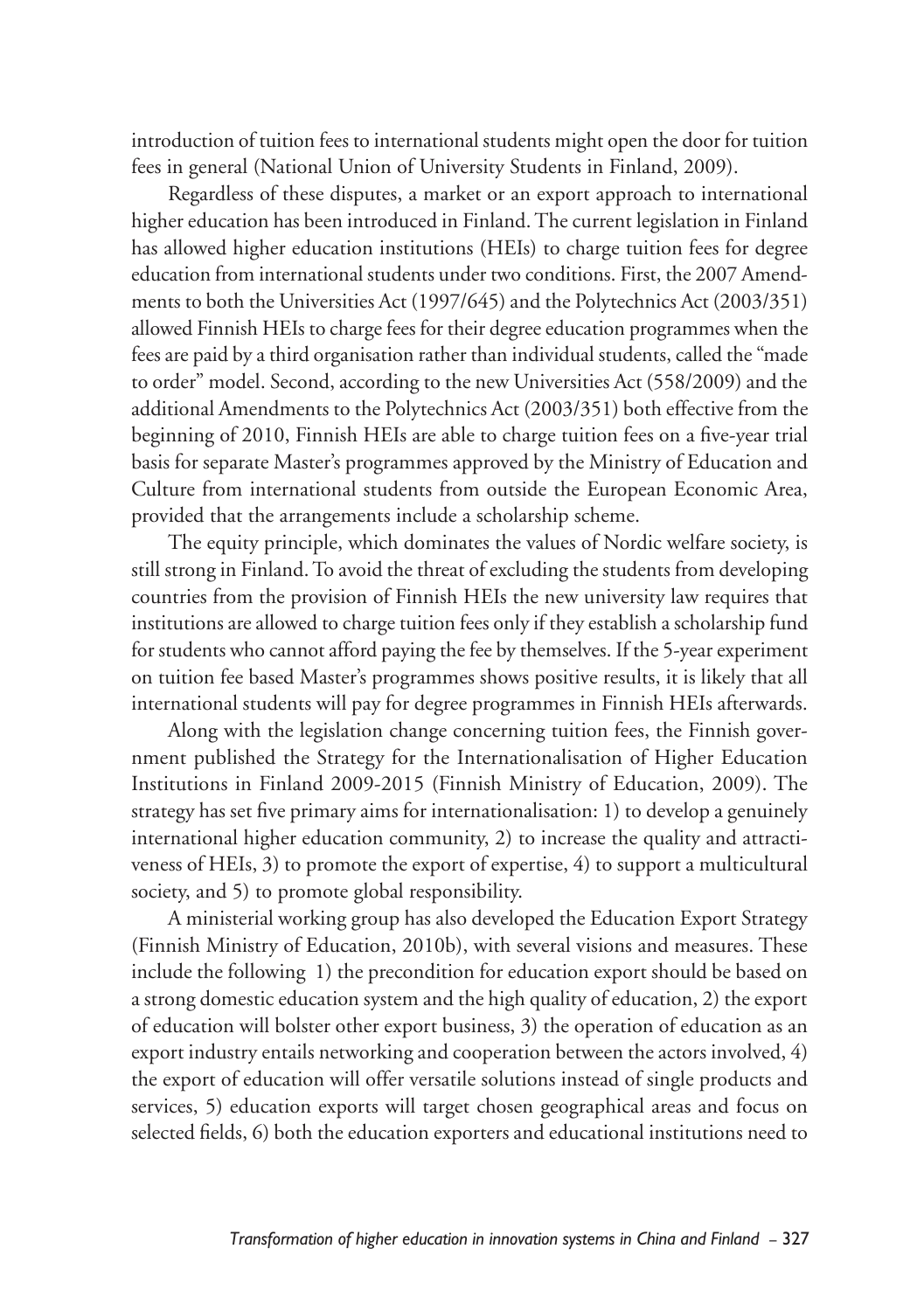invest in product development in order to access the international education market, and 7) higher education institutions have a key position in education export.

The transition from the traditional Nordic model of higher education towards a market oriented approach will not be painless. A recent study, based on the interviews of actors involved in (potential) education export in Finland, concludes that Finnish HEIs generally have not been ready for education export, facing a number of challenges, such as the lack of experience and knowledge in marketing, the insufficient motivation and commitment, the lack of national coordination and networks for exporting education, and the need for a clear vision on education export (Cai, Hölttä, & Kivistö, 2012). There is even a lack of strategic thinking on how to implement the new internationalisation strategies (Cai & Kivistö, 2013).

The general challenges in Finnish internationalisation of higher education have been particularly reflected in its practices of cooperation with Chinese higher education. China has recently become a priority in Finnish international strategies with respect to education (Finnish Ministry of Education, 2006, 2007). While the Finnish government has reached political consensus and given enough attention on cooperation with Chinese higher education institutions, there is much room for improvement. The main challenges in practice are as follows. First, there is a lack of cultural awareness and understanding between peoples from both countries. Moreover, it is hard for many Finnish higher education institutions to establish substantial cooperation with their Chinese counterparts. Last but not least, it is not clear for most of Finns how to effectively enter the Chinese markets ant how to work with the Chinese. Most Finnish higher education institutions' cooperation strategies are purely developed from a Finnish perspective, rather than being based on understanding of Chinese realities and their needs.

To overcome the challenges and find appropriate approaches to work with Chinese higher education institutions, one must first understand the policies and practices of internationalisation of higher education in China.

## Internationalisation of higher education in China

#### Major activities

In China, the internationalisation of higher education is an inevitable result of China's integration into the global economy as well as endeavours to improve its higher education system. The process of internationalisation started as early as 1978, when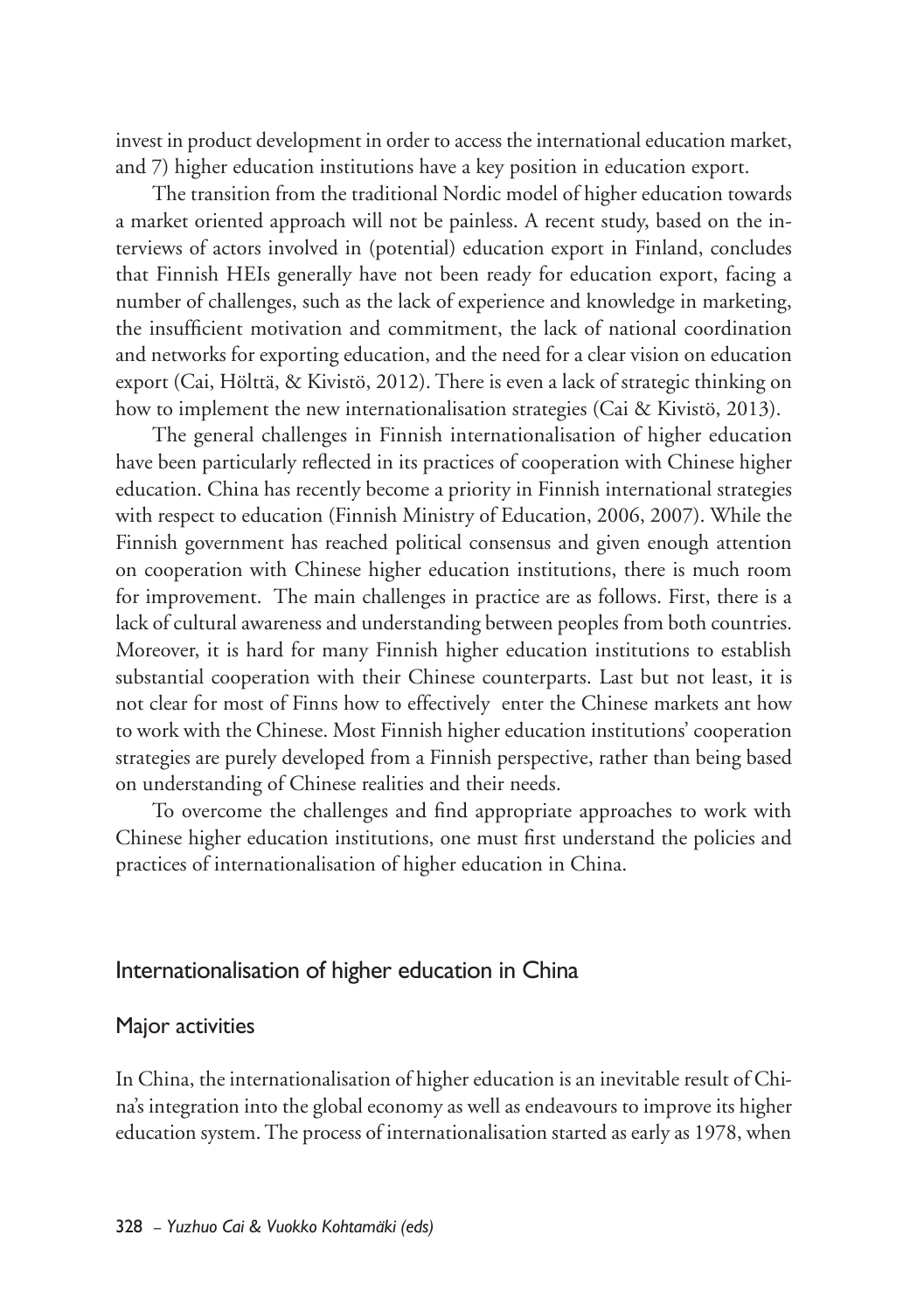China opened its doors to foreign investment. The concrete activities can be observed in the following major aspects, namely student mobility, international dimensions in teaching and research, as well as joint education provisions.

#### *Student mobility*

Although China has been pouring huge investments into building schools and universities, it cannot keep up with the surging demand from its youth for higher education. The number of students pursuing study abroad has dramatically increased in the last three decades. By 2009, a total number of 1.62 million Chinese students and scholars had studied in 110 countries and regions all over the world, covering almost all disciplines (Chinese Ministry of Education, 2010b). According to statistics from 2005, their primary study destinations were America (32.1%), Europe (27.9%) , Asia (25.2) and Oceania (14.2%) (H. Wang, 2009, p. v). Currently students from China represent the largest international student group in the world (OECD, 2009), and they are going to continue to increase their domination of the international student market in the near future (Maslen, 2007).

The growth of students studying abroad is due to China's rapid economic development and encouraging polices. As a result of the economic reform, overseas education become affordable for more and more Chinese families, primarily from the emerging middle class. This has particularly resulted in a sharp increase of self-funded overseas students after 1999. To illustrate this, in 1998, the self-funded students accounted for 65% of the total number of Chinese students going abroad for study, while the rates in 1999 and 2000 were respectively 75% and 83%. Since 2001, the figure has been always above 90% (Zhuang, Xie, & Ren, 2008, pp. 127- 129). Parallel with the improvement in economic conditions, this development is also attributed to the encouraging government policy. Among a series of guidelines and regulations, what fundamentally underlines current overseas study policies in China is the principle set by the Central Communist Party Committee in 1992. It encourages students to go abroad to study, supports them to return, and allows freedom of exit and entry.

China also attaches importance to attracting international students to study in China. From 1978 to 1989, universities were permitted to accept self-paying international students, but due to the restriction on the enrolment quota provided by the State the number was small, for example, 300 in 1978 and around 2,500 in 1989 (Zhou, 2002). Since the 1990s there has been a boom in the number of international students studying in China. On the one hand, legislation has to a large extent transferred the power of recruiting international students to institutions (Shieh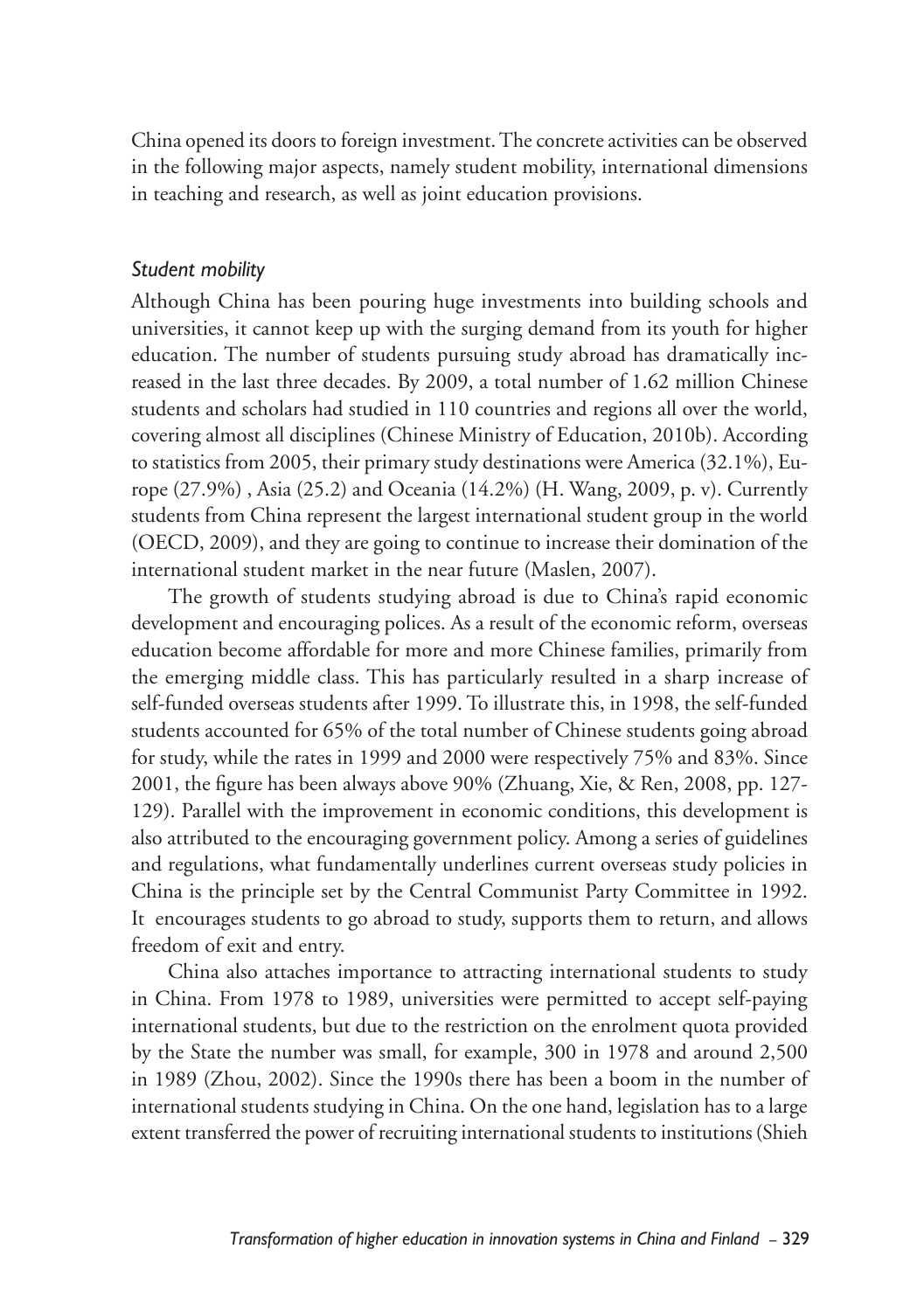& Wang, 2007). On the other hand, the growing interest among many countries in cooperating with China and entering the Chinese market has driven many of their students to study in Chinese universities.

Compared with the outward flow of students, the scale of international students studying in China is relatively small, although growing steadily. In 2009, the total enrolment of international students in Chinese higher education was 117,548, accounting for 0.4% of college students on campus (Chinese Ministry of Education, 2010a). Among the international students, the vast majority of them are enrolled in non-degree programmes. In 2009, 31.2% of new entrants took degree study programmes (with 21.5% in Bachelor degree programme; 7.8% in Master's degree programme; and 1.9% in Doctoral degree programme) . Most international students in China are studying in separate programmes without much interaction with domestic students.

#### *International dimension in teaching and research*

Since the late 1990s, the focus of internationalisation in China has changed from promoting student mobility to enhancing an international dimension in teaching and research. Of significant progress in this regard is the curriculum reform (Huang, 2007, p. 54). First, an increasing number of original English-language textbooks, mainly from the US, have been either directly used in Chinese universities or translated into Chinese language versions. Second, there is a continuous effort in implementing instruction in English or bilingually (Chinese and English), together with an effort to strengthen foreign language (English in particular) skills among both teachers and students. Third, there is a dramatic expansion in the number of programmes for foreign languages/cross-cultural studies, which lead to international professional qualifications at the graduate level.

In addition, the internationalisation of the teaching profession has been strengthened (Y. Wang, 2008, p. 512). An increasing percentage of Chinese teachers have some learning or teaching experience abroad. Similarly, international experts in a variety of fields are invited to teach in Chinese higher education institutions.

Another significant development is concerned with international research cooperation. The Chinese government encourages Chinese universities and research institutes to develop joint research projects with foreign partners by obtaining support from various sources. The Chinese government has also been signing an increasing number of bilateral agreements with different countries/regions. For instance, the Science & Technology Agreement signed between the EU and China in 1998 provides a legal basis for future cooperation on science and technology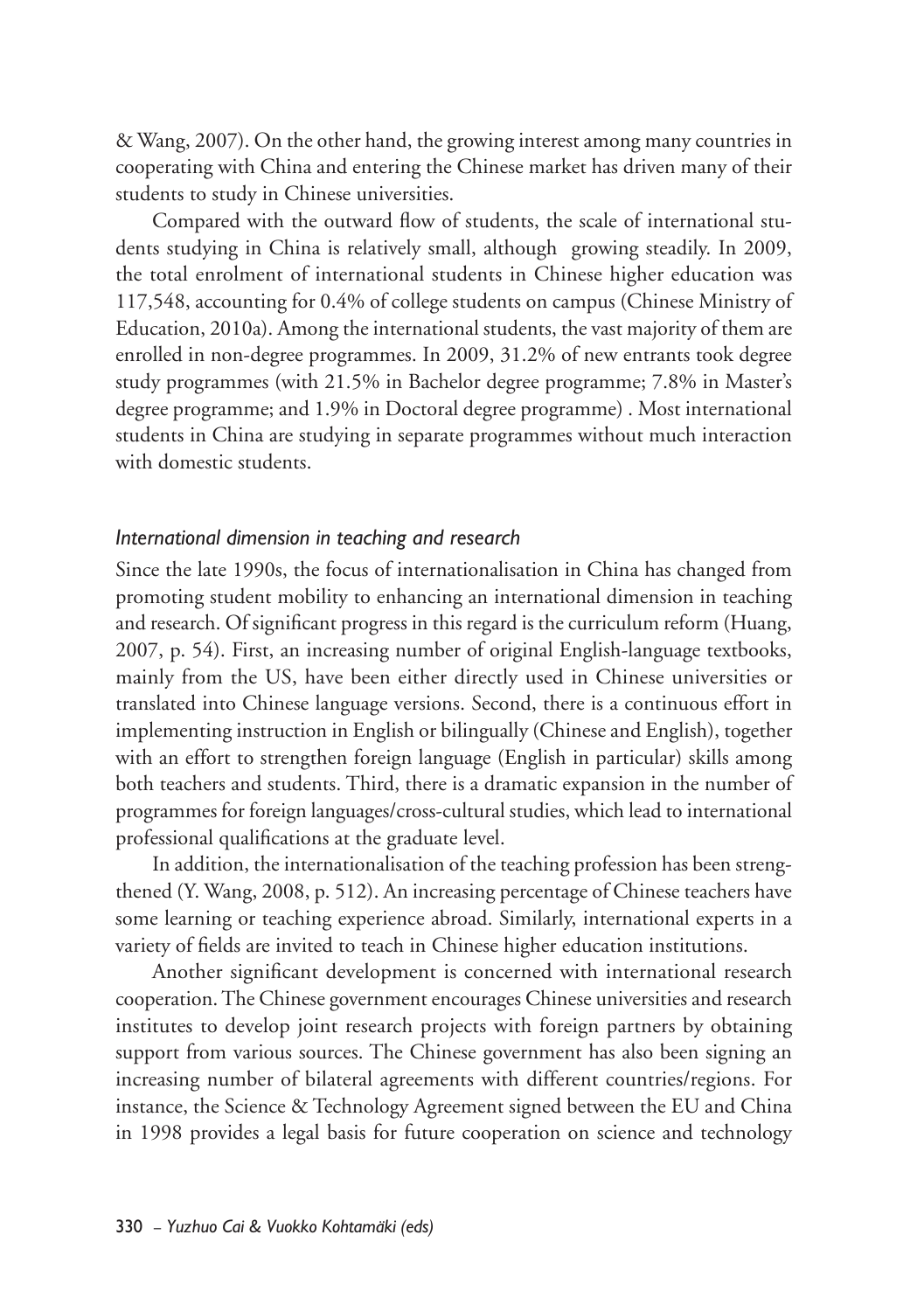between the two sides. As a result, the EU has opened its research and technology development Framework Programme to China, which allows the participation of Chinese institutions. In turn China opened its National High Technology Research and Development Programme (863 programme) and the National Key Basic Research Programme (973 programme) to EU researchers and institutions.

#### *Cooperation in education provisions*

One of the most important characteristics of the internationalisation of Chinese higher education in the  $21<sup>st</sup>$  century is the development in Sino-foreign joint education provisions. Several foreign higher education institutions have already established cooperation agreements with Chinese partners in providing education services in Beijing, Shanghai and Tianjin as early as the late 1980s and early 1990s. However, clear policies regulating these activities were only created in 1995, when the Chinese MOE promulgated the Interim Provisions on Chinese-Foreign Cooperation in Running Schools (hereafter referred to as the Interim Provisions). In 2001, China became a member of the WTO. According to the WTO's GATS (General Agreement on Trade in Services), any form of educational activity that charges tuition fees counts as commercial activity, except for educational services wholly subsidised by the government. According to China's specific commitments to GATS' four models on service trade, only two types of activities are possible for foreign universities engaging in education provision in China: 1) establishing joint schools and programmes with Chinese partners in China, and 2) providing education services in China through individual professors and scholars upon invitation by Chinese education institutions. It should be mentioned, China has not made a commitment to foreign provision of distance educational courses and services in China. To adopt the agreements of the WTO Protocol into Chinese domestic legislation, on 1 March 2003, the State Council issued the Regulations on Chinese-foreign Cooperation in Running Schools (hereafter referred to as the Regulations), in which the term Chinese-foreign Cooperation in Running Schools (CFCRS) has been explicitly defined as: "the activities of the cooperation between foreign educational institutions and Chinese educational institutions in establishing educational institutions within the territory of China to provide education service mainly to Chinese citizens" (Article 2).

Both the Interim Provisions and the Regulations contain the following stipulations: foreign institutions must partner with Chinese institutions; partnerships must not seek profit as their objective; no less than half of the members of the institution's governing body must be Chinese citizens; the post of the president or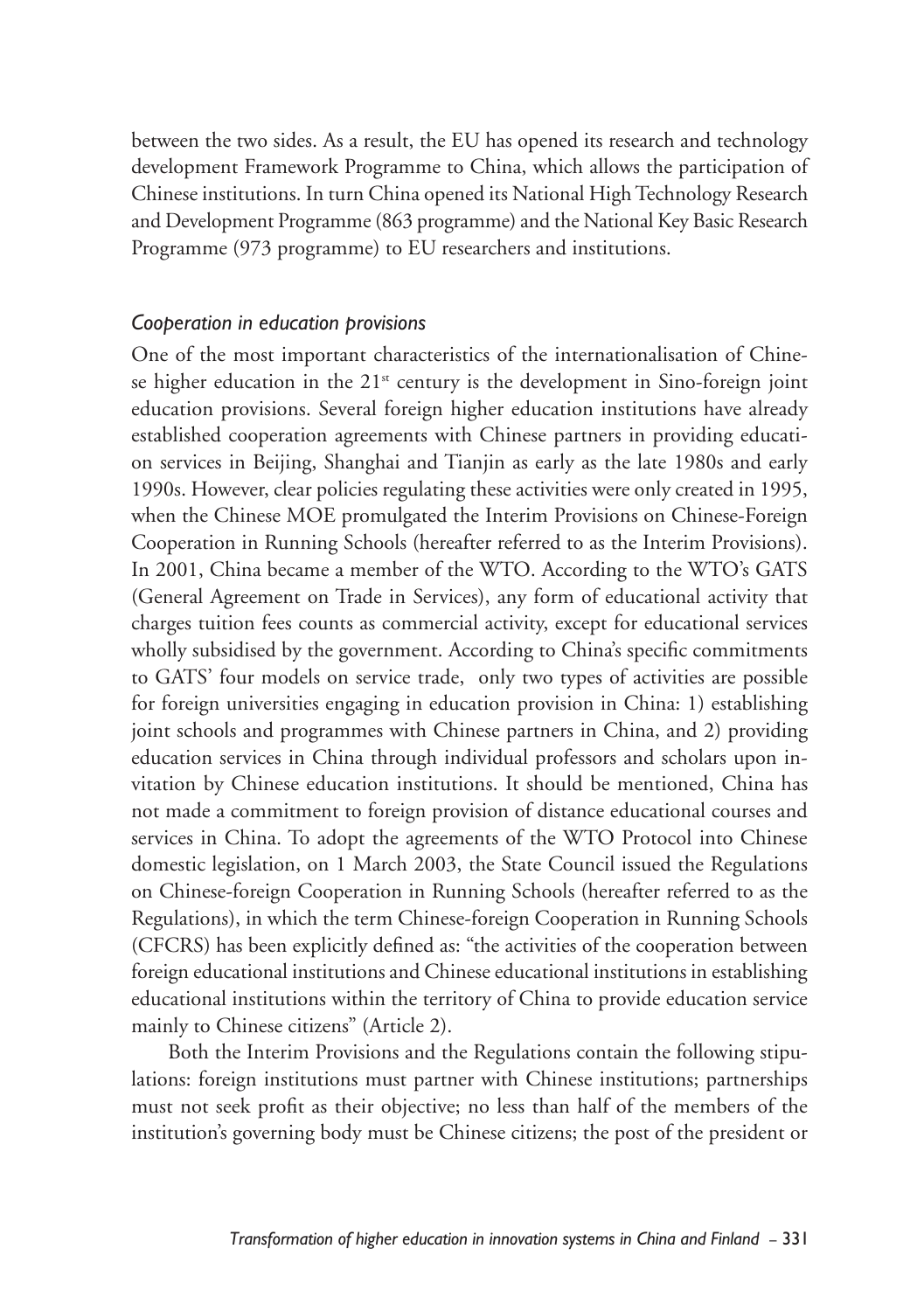the equivalent must be a Chinese citizen residing in China; the basic language of instruction should be Chinese; and tuition fees may not be raised without approval (Garrett, 2004, p. 21). When compared to the Interim Provisions, the Regulations have some important features, namely: extending governmental support of vocational and higher education; strongly encouraging Chinese universities to cooperate with renowned overseas higher education institutions in launching new academic programmes; improving the quality of teaching and learning by importing highly qualified overseas educational resources to local institutions; and relaxing the restrictions on profit-making (R. Yang, 2008, p. 275).

Yang (2008) made a detailed analysis of the CFCRS based on the statistics of 2004. In 1995, there were only two officially approved Chinese and foreign cooperative programmes that could offer an overseas degree. By June 2004, the number of joint programmes had increased to 754, with 169 programmes qualified to award overseas degrees and 51 893 students enrolled in them. The degree programmes approved by the Chinese government are run in collaboration with 164 overseas universities and colleges. Australia has the highest number of partnership institutions, followed by the USA (26.8%), Hong Kong (13.4%), Canada (8.5%), France (6.7%), and the UK (5.5%). In terms of the levels of education, the master's programmes overwhelmingly account for 68.3% followed by the bachelor's level (27.5%), the postgraduate diploma (2.4%) and the doctoral level programmes (1.8%). By subject, most provisions are in the broad areas of business and management (61.0%), followed by IT (13.6%), engineering (7.3%), education (2.2%), law (1.7%), sports (1.7%), etc.

Since 2006, the MOE has in practice suspended the approval of CFCRS due mainly to quality concerns. During the period of 2006–2010, several China-foreign cooperation programmes were discontinued due to poor management, dysfunction and/or poor quality.

## **Challenges**

The major motivation for China to incorporate an international dimension into higher education lies in its desire to increase the quality of higher education and improve its international reputation. The government expects that an internationalised higher education will increase China's competitiveness in the global economy. Thus, the internationalisation of higher education is not only an inevitable result of globalisation, but also a high priority in China's development strategies. Throughout the efforts of the past three decades, internationalisation has had a significant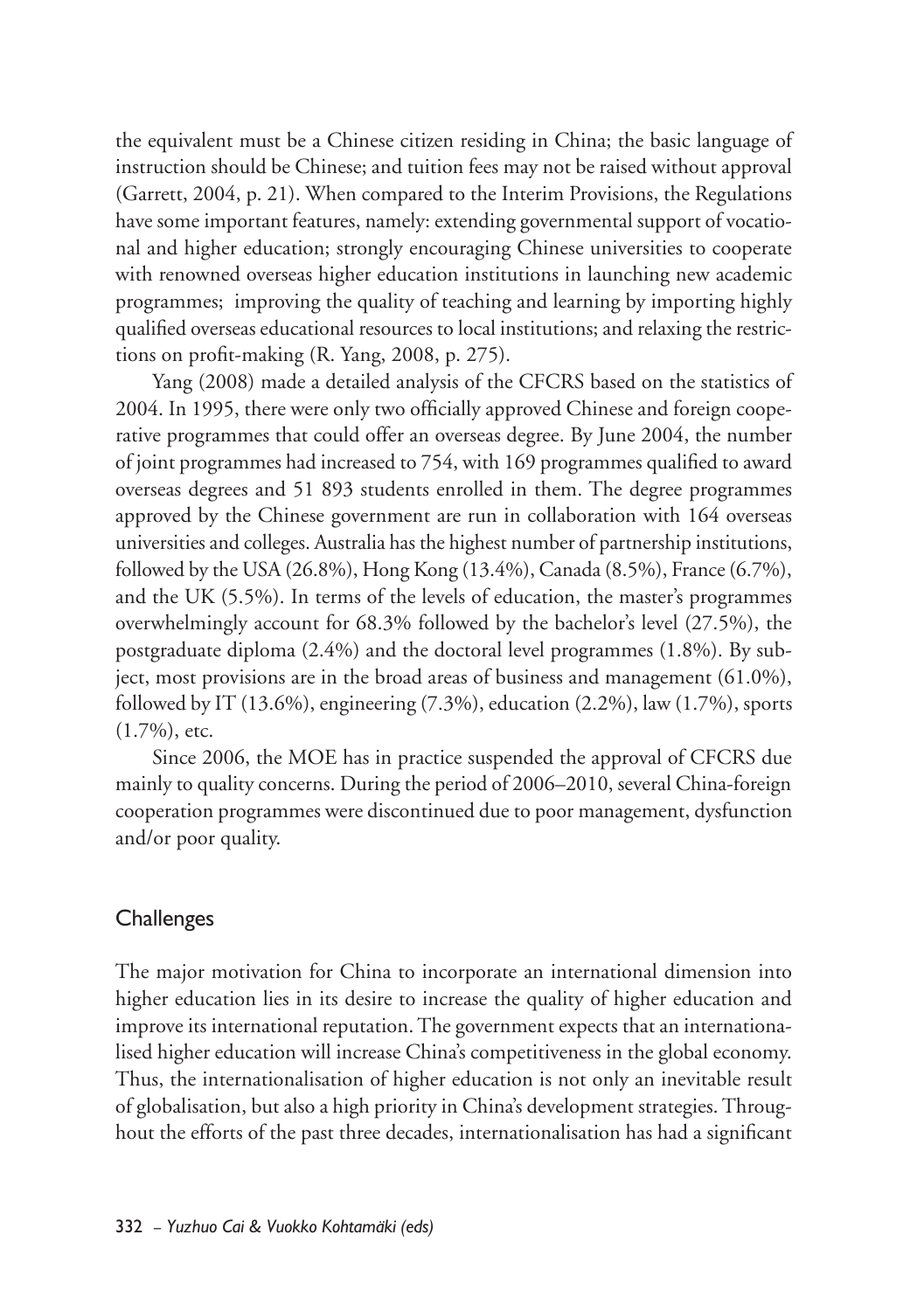impact on Chinese higher education development, in terms of the influx of high calibre international education resources, the import of advanced education and training models, and the development of a skilled labour force addressing the need for economic development. As a result, a number of Chinese higher education institutions have enhanced their visibility and recognition within the international community. In spite of these achievements, there is still much room for improvement. Chinese higher education faces the following challenges and dilemmas (Cai, 2011a, pp. 49-51):

- There are no satisfactory solutions to unravel Western ideologies from advanced Western education systems and educational philosophies and to avoid their conflicts to socialist ideologies.
- Low-quality foreign education resources have been introduced in China.
- International education cooperation in China is not in balance between the developed coastal areas and western hinterland.
- There is a lack of degree programmes taught in English in broad areas.

## Future prospects of China's internationalisation

In spite of the aforementioned challenges, both the Chinese government and universities have come to realise that only with practice at an international level can Chinese higher education become globally competitive and eventually gain the world-class status (J. Wang, 2009, p. 67). In so doing, Chinese higher education should be more open to the outside world with further international cooperation and exchange of education resources. This has been clearly reflected in the Outline of China's National Plan for Medium and Long-term Education Reform and Development (2010-2020) (Hereafter referred to as the Outline 2010-2020) issued by the State Council in 2010.

The underlying theme of the outline is to build the foundation for a learning society by modernising the current educational system in its entirety. The main goal of a modernised Chinese education system is to be able to provide globally competitive human resources to the working world. In order to intensify the internationalisation, the following measures are suggested:

- To continuously promote international exchanges and cooperation
- To invite high-quality foreign institutions to run joint programmes or joint schools in China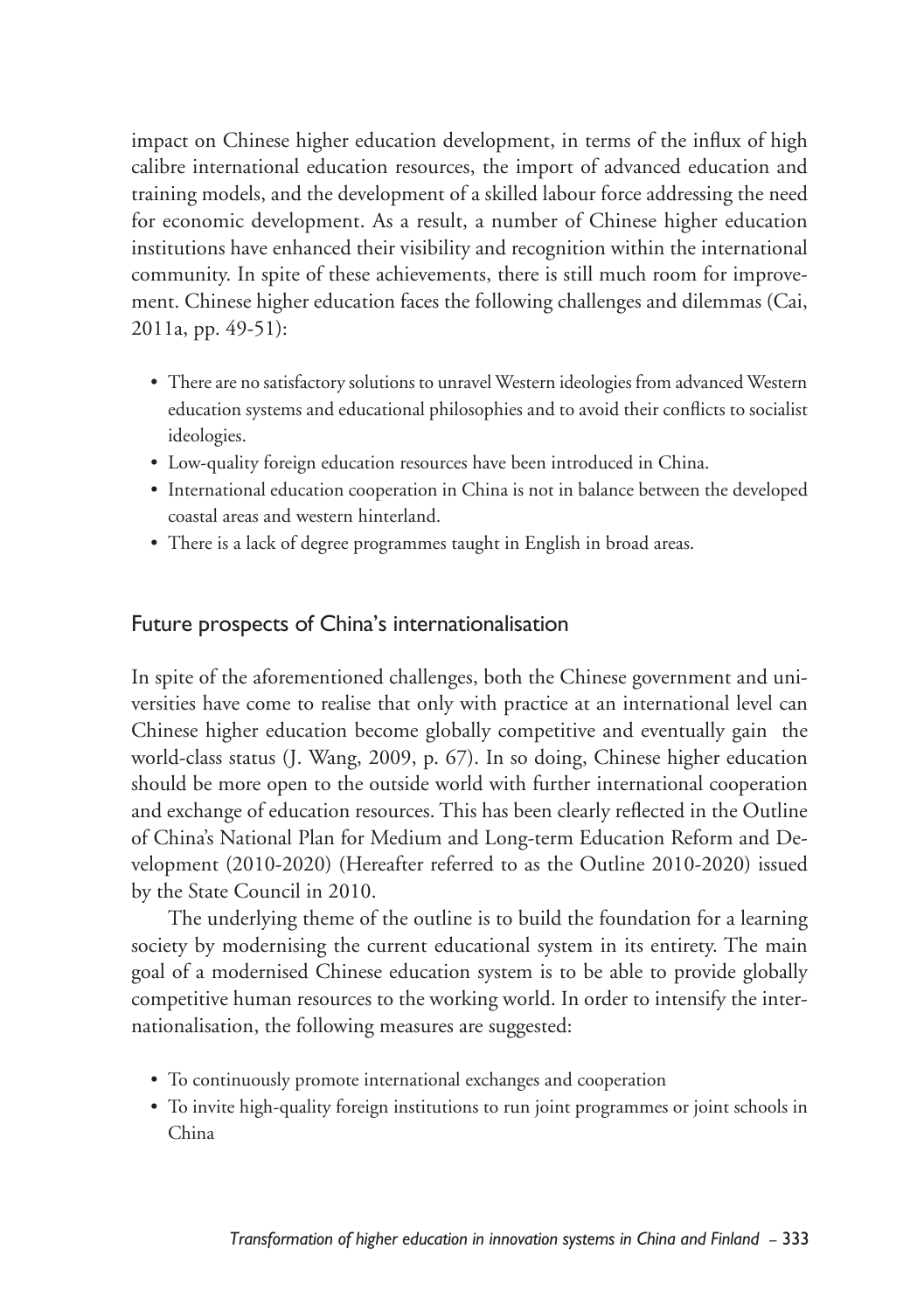- To attract more world-class scholars and researchers to work in China
- To introduce international text books and teaching materials
- To facilitate mutual recognition of academic credentials
- To cultivate internationally competitive talents
- To admit more international students in China
- To develop more programmes and courses taught in English
- To establish overseas campuses of high-quality Chinese universities
- To improve the legal and policy framework in line with international rules

The main instruments in implementing these objectives, include: 1) providing more financial support for both Chinese students studying abroad and international students studying in China, 2) streamlining administrative procedures with respect to international issues, and 3) improving the conditions of Chinese higher education institutions to attract renowned foreign higher education institutions and scholars. In light of the outline as well as the emerging trends in China and the world, the following development tendencies can be projected in the next ten years.

#### *Highly talented high school graduates tend to study abroad*

In the past decade, a vast volume of Chinese students chose to study in undergraduate programmes abroad mainly because they could hardly gain entry into higher education in China or get enrolled in good Chinese universities. While this situation will continue, an emerging trend is that many highly competent high school students, who have the advantage in securing a study place in top Chinese universities, also join an array of studying abroad but with a different motive; i.e. pursuing high quality education and in turn enhancing their employability. Therefore, their target study destinations are prestigious overseas universities, especially the American ones. In 2010, even the MOE started to encourage high schools to assist students seeking overseas study options (N. Yang, 2011). Parallel with international classes and courses in public schools, students can receive additional support from private professional training agencies (Wu, 2011).

The Outline 2010–2020 re-affirms the policy of "supporting students to study abroad, encouraging them to return upon finishing their studies, and they are free to return or leave" and also states that "the services catering for those studying abroad will be improved". Within such policy framework, the increase in the number of higher school graduates, especially high-quality ones, leaving to study abroad will continue to rise. Although a long-term demographic decline will reduce the pool of prospective students, it is unlikely that the absolute number of student studying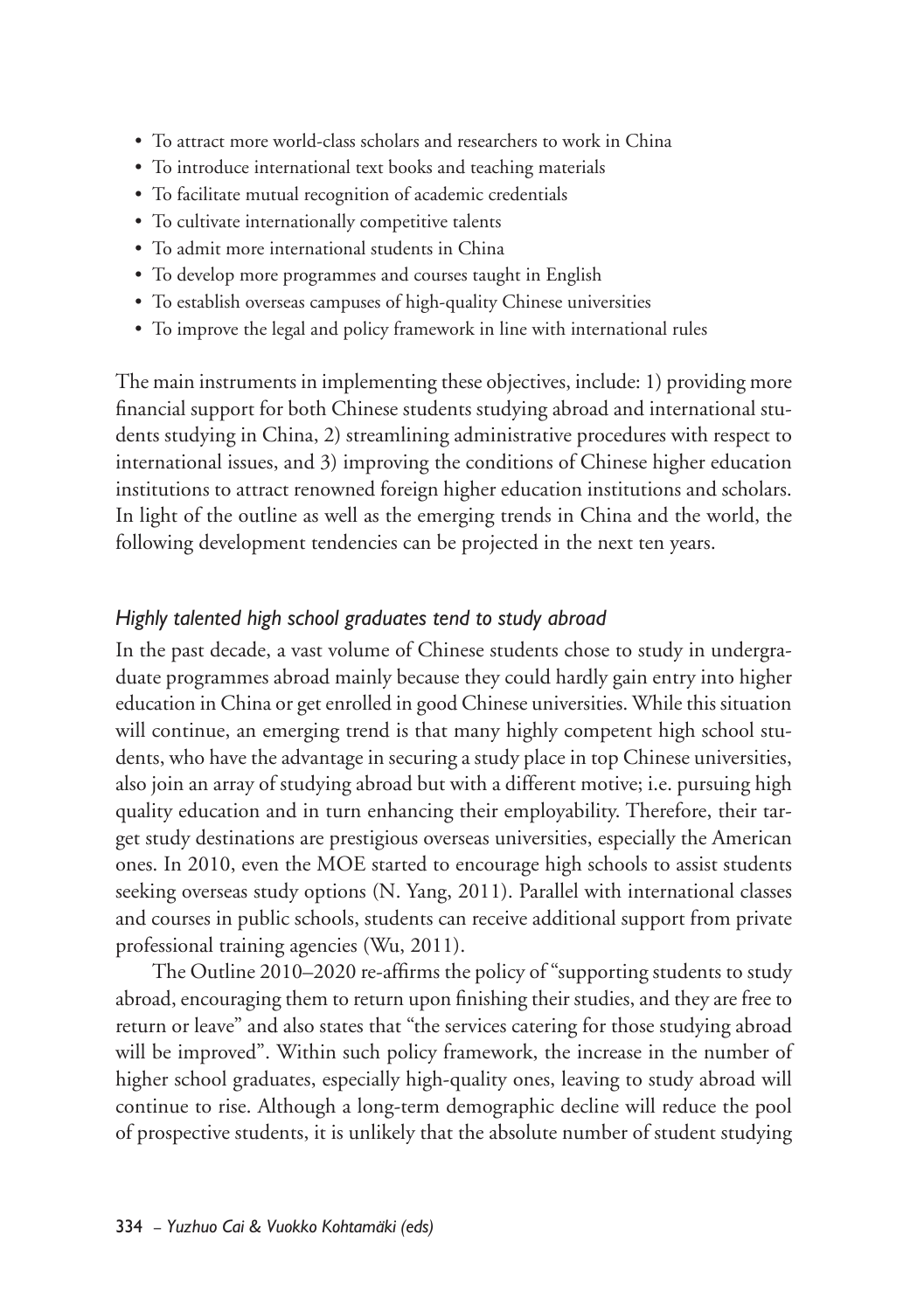abroad will diminish. In some high schools in Beijing, more than half of the hundreds of their graduates received admission offers from foreign higher education institutions in 2011, a 40-50% increase from the previous year (Q. Wang, 2011).

#### *New era of joint education provisions in China*

There will be a rise of foreign higher education provisions in China in cooperation with local Chinese institutional partners. The Outline 2010–2020 has signalled that the Sino-foreign Cooperation in Running Schools will be encouraged and expanded. With an aim to provide policy advice for the government and train professionals needed in the practices of running joint programmes, the Research Institute on Sino-foreign Cooperation in Running Schools was established in 2010, jointly organised by Xiamen University and the University of Hong Kong. The government expects that through importing international educational ideas, curricula and teaching staff, more talent with international skills and perspectives will be cultivated in China to meet the needs of economic development. Having more foreign education in China is also considered by the government as a way to prevent brain drain. However, the government will raise the threshold, meaning only those prestigious and high-quality foreign partners can be granted permission to China.

## Expansion of Chinese education export

China is going to grow as a major education exporting country. Chinese MOE has set a goal that China will host up to 500,000 international students (of which 150,000 degree students) by 2020, becoming the top destination for foreign students in Asia. There would be more scholarships available to international students as well. Meanwhile, China has ambitions of establishing more university campuses abroad, in addition to Confucius institutes.

## A fit between Finland's objectives and China's needs

In short, China's interest in the internationalisation of higher education lies in three key aspects, namely meeting local educational demand, improving the quality of skilled labour, and increasing the international reputation and competitiveness of Chinese higher education (Cai, 2011b). However, the Chinese government is so far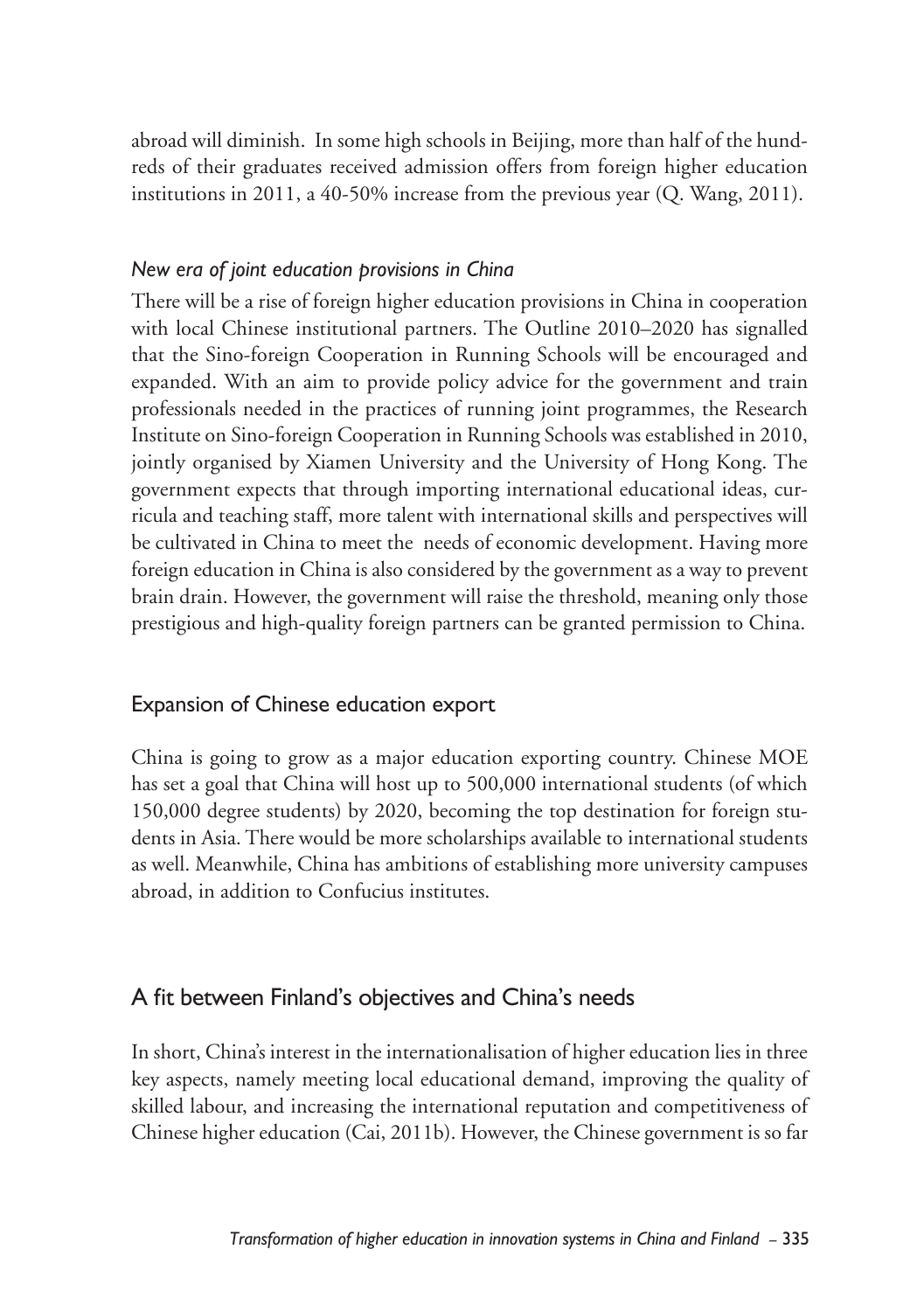not satisfied with the results in terms of the level of international cooperation and the quality of imported education resources. Therefore, China has shifted its focus from encouraging just any kind of international cooperation supporting Chinese universities to only working with high-quality (prestigious) foreign higher education institutions. Against this background, Chinese universities have become more selective in choosing their foreign institutional partners. Regarding the question why Chinese universities seek foreign university partners for collaboration, Willis (2006) conducted an investigation on the motivating factors behind a significant area of alliance activities and identified a range of reasons driving the Chinese Higher education institutions to form alliances with foreign universities. Among those, the top three reasons are as follows. First, Chinese universities were encouraged by the government to develop alliances so that they could offer a wide range of courses and programs, which would speed up the economic development in China. Second, through cooperating with foreign institutions, the Chinese universities could enhance their image, status and competitive position. Third, Chinese universities wish to internationalise themselves and to be part of a global academic community, by means of establishing alliances with foreign universities. All in all, the quality of foreign institutions must be high and the cooperation must serve local interests.

When Finland develops strategies on cooperating with Chinese universities and entering the Chinese education market, it must be born in mind how Finnish higher education can benefit China. In other words, the question is how to reconcile the Finnish interests on cooperation with Chinese higher education institutions with China's development goals related to internationalisation of higher education.

#### Is there a fit in terms of policy objectives?

In fact, Finland's and China's policy objectives on internationalisation basically supplement each other as shown in Table 1. With respect to education export, for example, Finland is aiming to export its higher education and believes that the quality of Finnish education is high. On the other hand, China needs to import high quality education to meet the increasing local demands and improve the competitiveness/ international reputation of Chinese higher education. The fact that the majority of Chinese students is pursuing foreign education at their own expenses provides a solid basis for Finnish higher education to export their education to China. Therefore, by theory, there is indeed a perfect potential fit between Finnish government's ambitions and the expectations of China regarding internationalisation of higher education.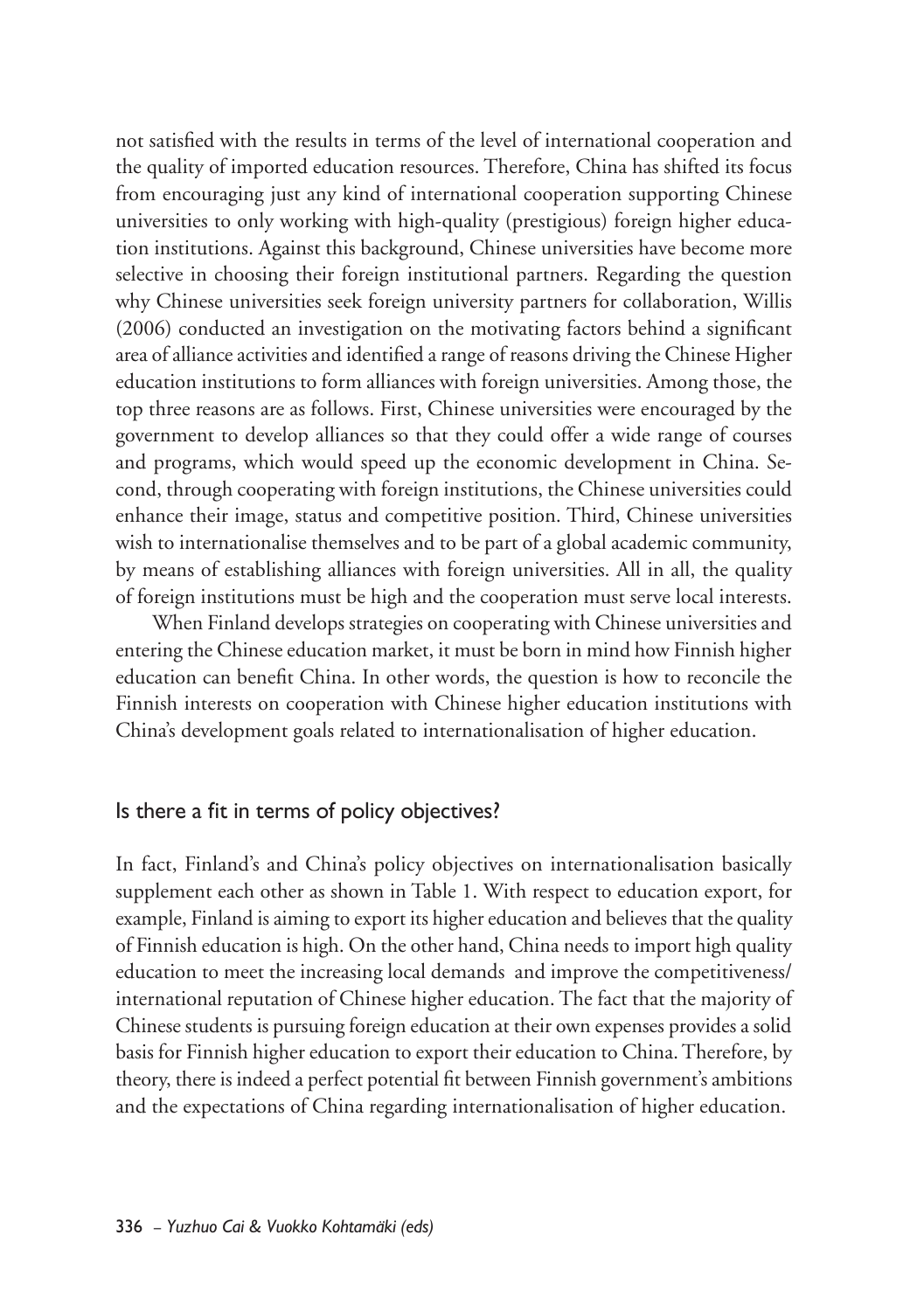| <b>Finland's expectations</b>                                                                                                                                                                                                              | <b>China's interests</b>                                                                                                                                                                                                                                      |
|--------------------------------------------------------------------------------------------------------------------------------------------------------------------------------------------------------------------------------------------|---------------------------------------------------------------------------------------------------------------------------------------------------------------------------------------------------------------------------------------------------------------|
| Recruiting Chinese students to study in Finland<br>Exporting educational programmes and services to China<br>Education and research cooperation with Chinese universities<br>Sending Finnish students to study in Chinese higher education | Encouraging Chinese students to study abroad<br>Meeting growing demands for higher education by<br>importing high quality foreign education<br>Increasing international reputation and competitiveness<br>Attracting international students to study in China |

**Table 1.** Finland's expectations and China's interests in internationalisation of higher education

However, in practice such a fit can only be realised when the Finnish higher education as well as its recent approaches to export of education are correctly perceived and appreciated by the Chinese stakeholders and clients. Among many other barriers towards such end, two are crucial. First, although Chinese higher education has been to a large extent marketised in general, and particularly the Sino-foreign cooperation in running schools has a strong commercial attribute, the government is very sensitive to the words "marketisation" and "commercialisation". From a Western perspective, the Sino-foreign cooperation in running schools is by nature the form of joint ventures. Indeed, many such kinds of organisations operate like a business. However, the Chinese government refuses to call them joint venture schools. If Finland uses the term education export, this may cause the Chinese government's antipathy to commercialisation. At least, this may not transmit a correct signal to China, as China has been struggling with many low level foreign education institutions' commercial activities in China.

Second, the high-quality of Finnish higher education is mainly a self-believed image in Finland. The aforementioned assumptions underlying the Finnish education export policy only become valid with respect to China, when the high-quality image is also perceived by the stakeholders of Chinese higher education, namely the government, universities, students and employers. However, the reality is that Finnish higher education in not well known in China. When Chinese universities and students try to figure out the quality of Finnish higher education institutions, the easiest approach is to checking a ranking list. In Finland, only the University of Helsinki is among the top one hundred in the most popular international university rankings, whereas the rest institutions are disadvantaged in this regard.

## Towards a fit in practical approaches

It is relatively easy to resolve the first problem. When communicating with China, the Finnish government and universities should be sensitive about their language. It is important for Finnish practitioners to know and use the Chinese terms in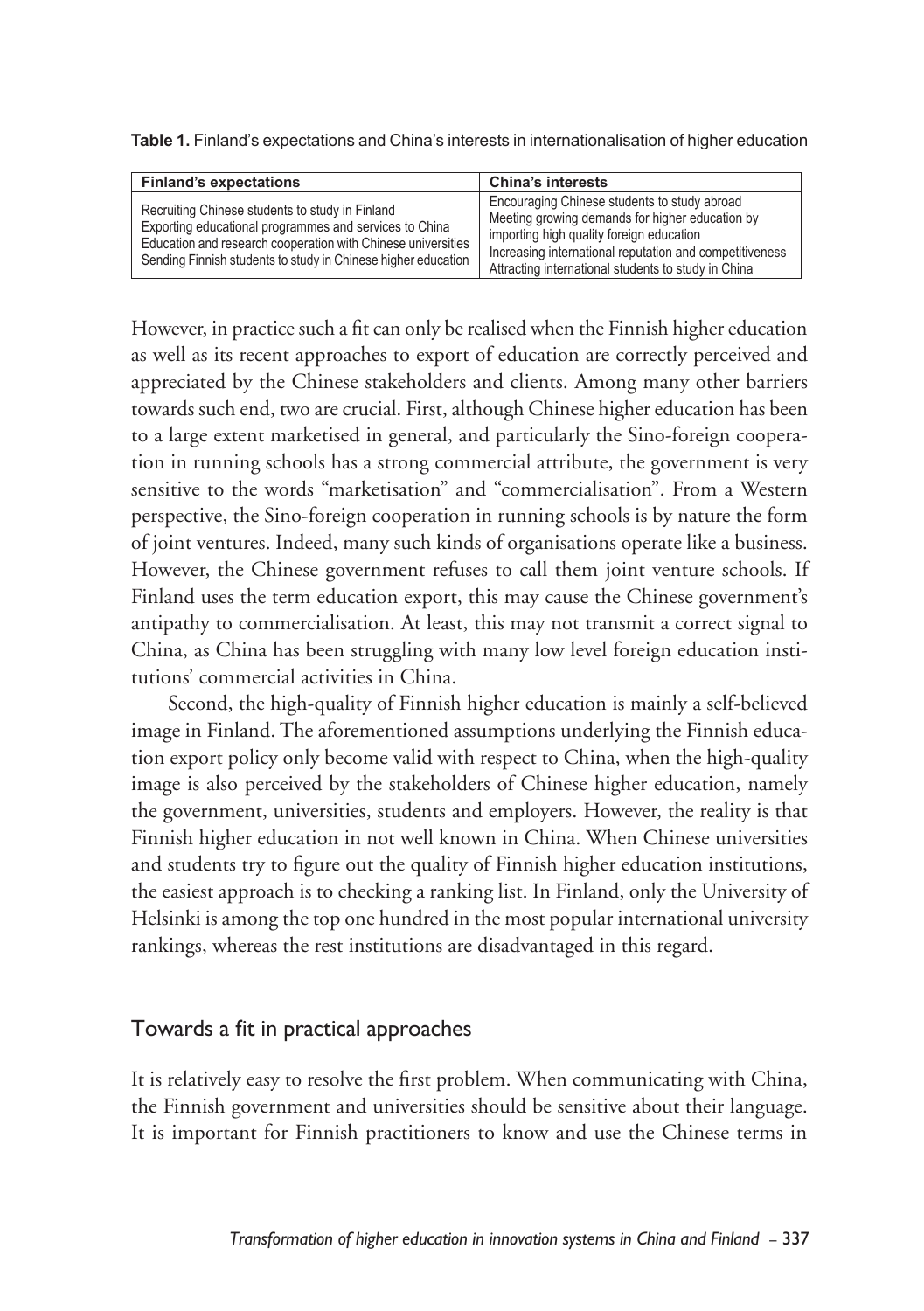addressing the issues concerning international cooperation and especially providing educational services. The Chinese are willing to pay for service, but they need to buy service worthy of its value.

Therefore, the key challenge for Finland is how to let the Chinese people understand Finnish higher education and in turn appreciate its merits. When this objective is achieved, Chinese universities and students will initially come to find Finnish partners and buy Finnish education on their own initiative. Unfortunately, the true quality of Finnish education can hardly be measured and perceived, and in practice students tend to use any form of information generated by the markets, such as university rankings, students' awareness, and information available in public media, as arguments for their choices when pursuing overseas education (Marginson, 2006). In the light of this observation, instead of trying hard to transfer a self-deemed image to Chinese, the stakeholders of Finnish higher education exports need to think what aspects of Finnish higher education may attract Chinese students in general through influencing the information exchange in the markets.

The attractiveness of Finnish higher education is understood in the aspect of Finnish characteristics that meet China's expectations and interests. Such understanding implies that the attractiveness is not solely a matter of quality or reputation, but is also concerned with the China's national interests. What are these elements? When seeking answers for this question, one should think beyond the higher education realm. For instance, some attractive characteristics and reputation of the Finnish society, education system as a whole and industry can also be relevant here, if their links to higher education are taken for granted or can be easily proved. Following this train of thought, a number of attractiveness features of Finnish higher education can be summarised (Cai, Hölttä, & Lindholm, 2011).

- Finland is one of the global leaders in developing information society and innovation systems.
- Finland has won top positions in a number of international comparisons, such as PISA study, education system and quality of life.
- Finland as a traditional welfare state attaches an importance to the balance between education as a public and private good.
- Finland as a country being successively controlled by Sweden and Russia for hundreds of years understands the need of preserving the national tradition and culture.
- Finland has the highly developed quality culture in higher education as well as the most advanced quality assurance system in the world.
- Finnish government has a strong role in higher education development.
- The curricula and training in Finnish higher education have a close link to the labour market.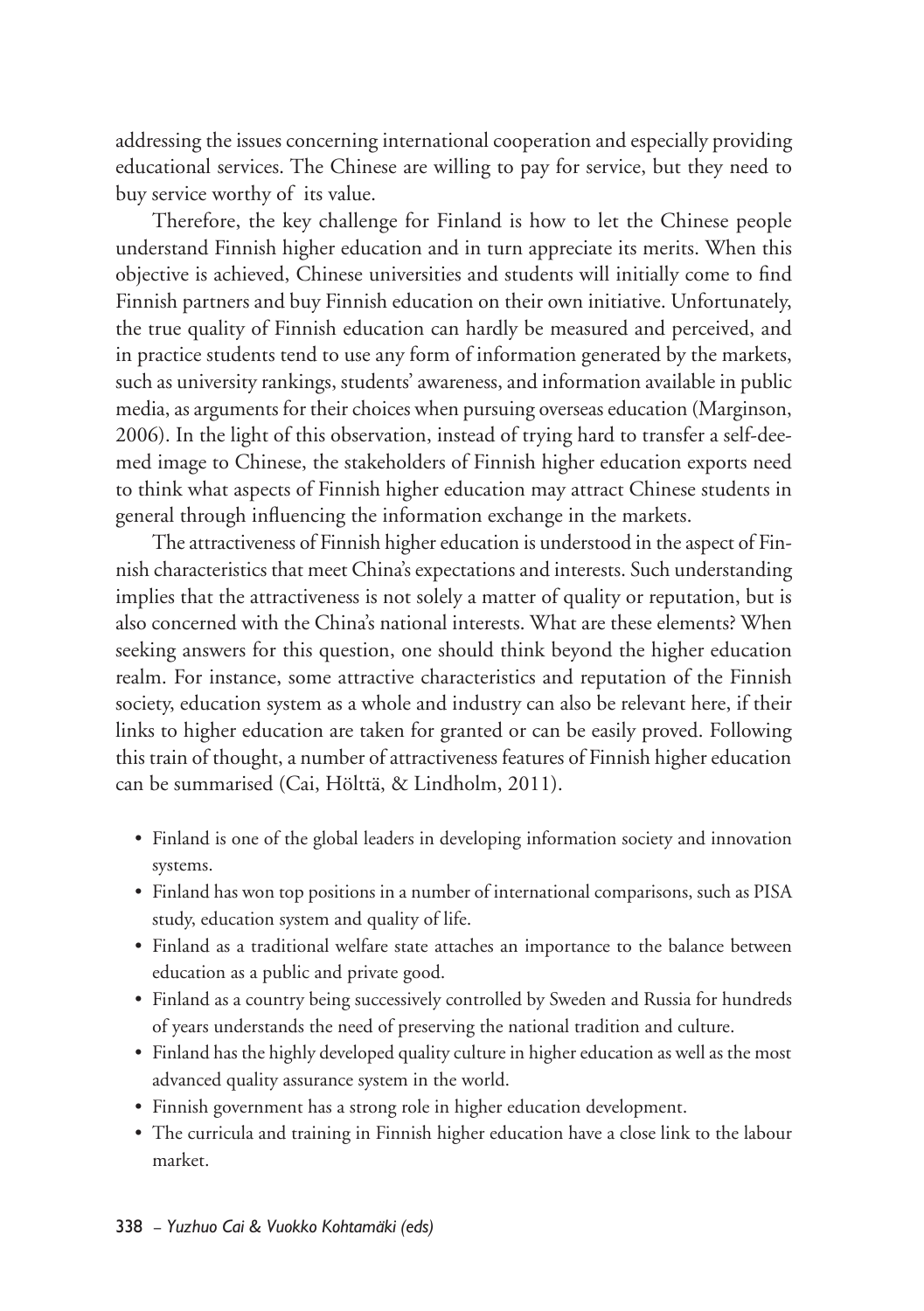- All international programmes in Finnish higher education are taught in English.
- The Finnish approach to education export, implemented by the Future Learning Finland, is not above all profit driven, but emphasising the benefits of local society by importing Finnish know-how.

Identifying the attractiveness of Finnish higher education to China is only the first step for Finnish higher education institutions to prepare their way to China. In the next move they need to convince the targeted groups (education authorities, higher education institutions, students and employers) in China about the attractiveness of Finnish higher education. In so doing they need to develop proper approaches and tactics.

## **Conclusions**

This study has introduced the reform practices, current challenges and further directions of internationalisation of higher education in China at length, which is aimed to provide Finland, as well as other European countries, a starting point to engage in the discussion on suitable strategies towards China. Without knowing what is going on in China and especially the Chinese government's concerns and intentions, it is impossible to develop the right strategies for internationalisation of higher education towards China. When cooperating with Chinese higher education, different European countries may face different challenges and need to develop their own unique strategies. Although there is no common recipe, a starting point for most European countries to plan their strategies should be based upon seeking a match between their intentions and China's objectives.

To illustrate how to think and work towards the harmonisation, this study used Finland as a case for analysis. Based on the above discussions, it can be concluded that there are good conditions for harmonising Finnish objectives and Chinese needs in internationalisation of higher education. Specifically, the Finnish strategy towards Chinese higher education and the characteristics of Finnish society and education can help China to solve the existing challenges in internationalisation of higher education and facilitate the development objectives. The analysis of Finland may hopefully provide insights for other European countries, especially those in similar contexts as Finland, to think how to achieve a fit between their national objectives and the Chinese needs in internationalisation of higher education.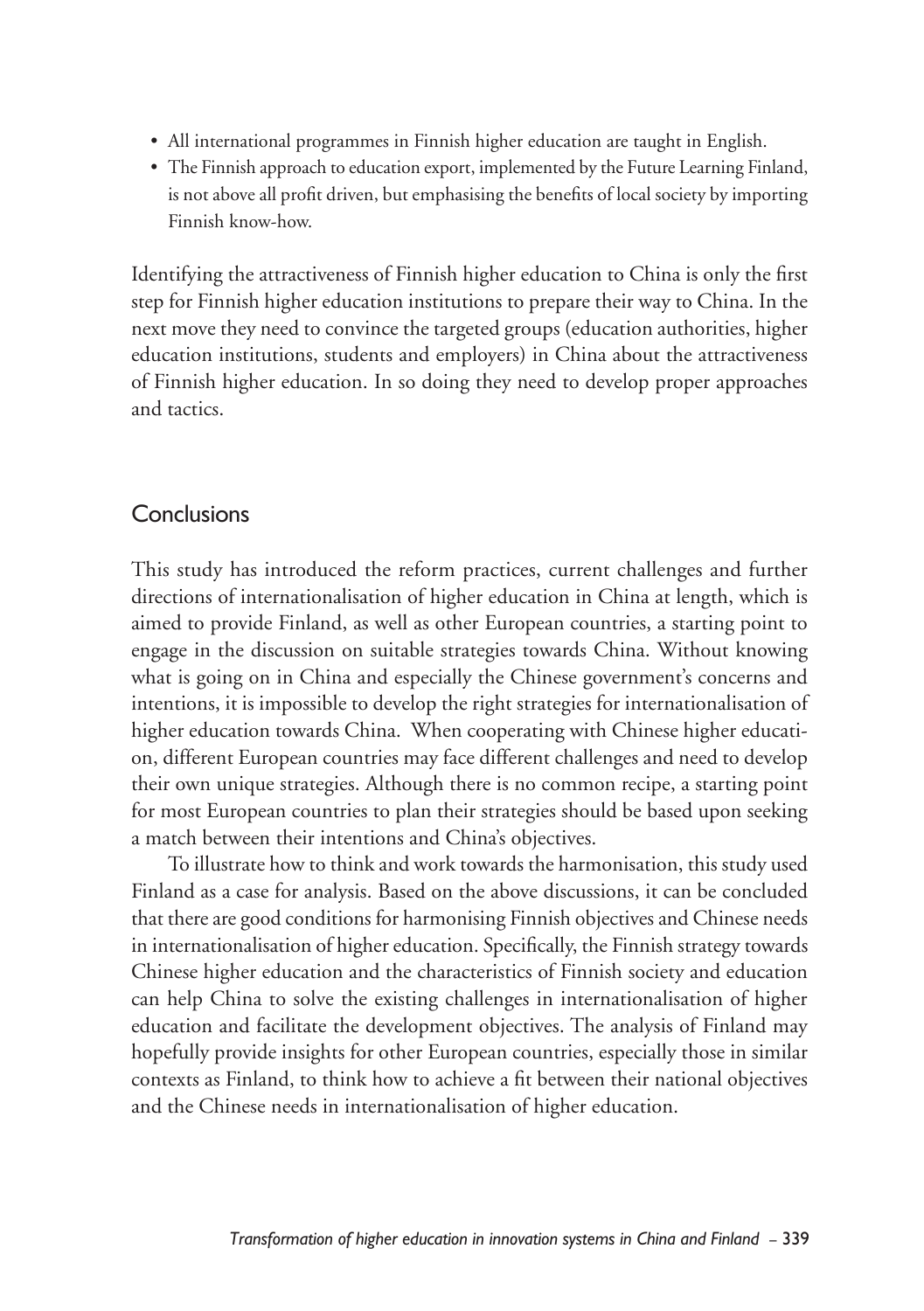#### **References**

- Brødsgaard, K. E., & Lim, C. K. (2009). EU-China: Managing a strained relationship. *EAI Background Brief, No. 483*.
- Cai, Y. (2011a). Chinese higher education reforms and tendencies: Implications for Norwegian higher education in cooperating with China. SIU Report Series, Vol. 4. K. G. Pettersen (Ed.) *SIU Report* (pp. 1–69). Retrieved from http://www.siu.no/nor/content/ download/7700/79536/file/Chinese%20higher%20education%20reforms%20and%20 tendencies%20–%20til%20publisering.pdf .
- Cai, Y. (2011b). Cross-border higher education in China and its implications for Finland. In Y. Cai & J. Kivistö (Eds.), *Higher education reforms in Finland and China: experiences and challenges in post-massification era* (pp. 245–260). Tampere: Tampere University Press.
- Cai, Y., Hölttä, S., & Kivistö, J. (2012). Finnish Higher Education Institutions as Exporters of Education – Are They Ready? In S. Ahola & D. Hoffman (Eds.), *Higher education research in Finland: Emerging structures and contemporary issues* (pp. 215–233). Jyväskylä: Finnish Institute for Higher Educational Research, University of Jyväskylä.
- Cai, Y., Hölttä, S., & Lindholm, N. (2013). Establishing sub-campuses in China: A Finnish perspective. *Journal of Research in International Education,* 12(2), 142-154.
- Cai, Y., & Kivistö, J. (2013). Tuition Fees for International Students in Finland –Where to go From Here? *Journal of Studies in International Education, 17*(1), 58–81.
- Chinese Ministry of Education. (2010a). Education Statistics in 2009 Retrieved 16 August, 2011, from http://www.moe.gov.cn/publicfiles/business/htmlfiles/moe/s4960/index. html.
- Chinese Ministry of Education. (2010b). Statistics communique of national education development in 2009 (in Chinese). Beijing: Ministry of Education.
- Elonen, P. (2010, 1 January). Education latest Finnish export product, *Helsingin Sanomat*. Retrieved from http://www.hs.fi/english/print/1135251926192
- European Commission. (2007). China Strategy Paper 2007–2013.
- Finnish Ministry of Education. (2005). OECD Thematic Review of Tertiary Education: Country Background report for Finland. Helsinki: Ministry of Education.
- Finnish Ministry of Education. (2006). *Finland Asia and international cooperation: The Asia Action Programme prepared by the Finnish Ministry of Education, adopted on March 20, 2006*. Helsinki: Finnish Ministry of Education Retrieved from http://www.minedu. fi/export/sites/default/OPM/Julkaisut/2006/liitteet/Asia\_Summary.pdf.
- Finnish Ministry of Education. (2007). *Destination: Asia Towards goal -oriented educational, research and cultural cooperation with Asian countries*. Helsinki: Ministry of Education Retrieved from http://www.minedu.fi/export/sites/default/OPM/Julkaisut/2007/ liitteet/opm34.pdf?lang=fi.
- Finnish Ministry of Education and Culture. (2009). *Strategy for the Internationalisation of Higher Education Institutions in Finland 2009–2015*. Helsinki: Finnish Ministry of Education Retrieved from http://www.minedu.fi/export/sites/default/OPM/Julkaisut/2009/liitteet/opm23.pdf.
- Garrett, R. (2004). Foreign higher education activity in China. *International Higher Education, 2004*(Winter), 21–23.
- Healey, N. (2008). Is higher education in really 'internationalising'? [Article]. *Higher Education, 55*(3), 333–355.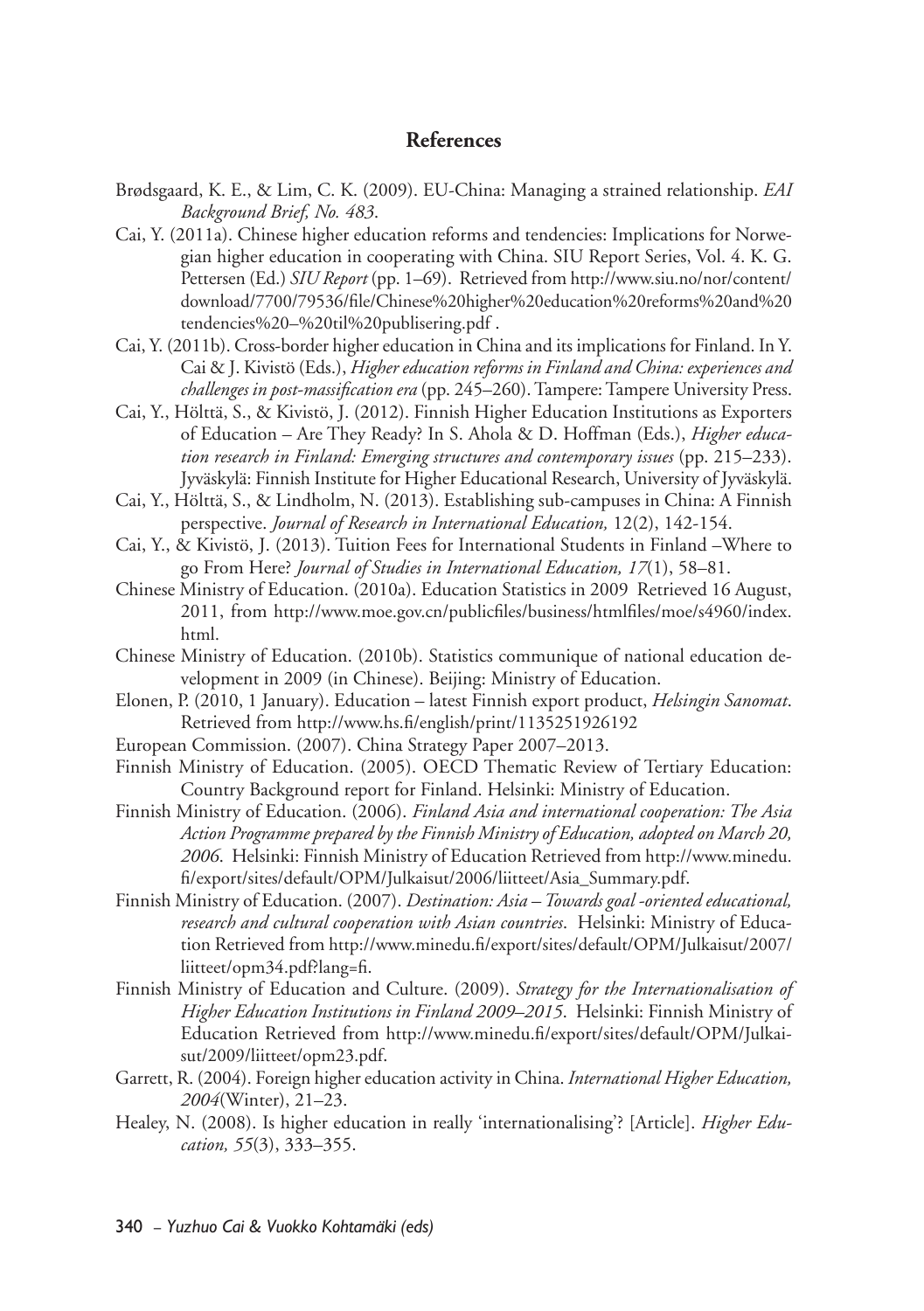- Helsingin Sanomat. (2007, 26 Feburary). Parties sharply divided on tuition fees for foreign university students, *Helsingin Sanomat*. Retrieved from http://www.hs.fi/ english/article/Parties+sharply+divided+on+tuition+fees+for+foreign+university+students/1135225404755
- Huang, F. (2007). Internationalisation of Higher Education in the Era of Globalisation: What have been its Implications in China and Japan? *Higher Education Management and Policy, 19*(1).
- Hölttä, S. (2007, 21–23 October). *Challenges of and Institutional Responses to Globalisation of Engineering Education in Finland.* Paper presented at the International Symposium on University Engineering Education under Globalization, Beijing university of Technology, Beijing, China, Beijing University of Technology, Beijing, China.
- Knight, J. (2005). Borderless, offshore, transnational and crossborder education––definition and data dilemmas. London: Observatory on Borderless Higher Education.
- Knight, J. (2006). Crossborder Education: An analytical framework for program and provider mobility. In J. C. Smart (Ed.), *Higher education: Handbook of theory and research* (Vol. XXI, pp. 345–395). Dordrecht: Springer.
- Marginson, S. (2004). Competition and Markets in Higher Education: a 'glonacal' analysis. *Policy Futures in Education, 2*(2).
- Marginson, S. (2006). Dynamics of National and Global Competition in Higher Education. *Higher Education, 52*, 1–39.
- Maslen, G. (2007, November 4). China: Chinese students to dominate world market, *University World News*. Retrieved from http://www.universityworldnews.com/article. php?story=20071101150549773
- National Union of University Students in Finland. (2009). No to tuition fees! Retrieved from http://www.syl.fi/english/documents/090302\_kannanotto\_lukukausimaksut\_engl
- NESO. (2010). Handbook of Sino–Dutch Institutional Cooperation in Higher Education: Netherlands Education Support Office in China.
- OECD. (2004). Policy brief: Internationalisation of higher education. Paris: OECD.
- OECD. (2009). *Education at a glance 2009: OECD indicators*. Paris: OECD.
- Shieh, C.-J., & Wang, I.-M. (2007). Development of Export of China's Higher Education. Retrieved from http://cnx.org/content/m14289/latest/
- van der Wende, M. C. (2001). Internationalization policies: about new trends and contrasting paradigms. *Higher Education Policy, 14*(3), 249–259.
- Smith, A. (1907). China and America today. New York: Flemming G. Revell Company.
- Wang, H. (2009). Xuyan (Preface). In H. Wang, D. Miao & X. Cheng (Eds.), *Zhongguo liuxue rencai fazhan baogao 2009 (The report on the development of Chinese overseas educated talents)* (pp. III–XVI). Beijing: China Machine Press.
- Wang, J. (2009). The internationalisation of higher education in China: The case of one university. In T. Coverdale-Jones & P. Rastall (Eds.), *Internationalising the university: The Chinese context* (pp. 57–71). New York: Palgrave Macmillan.
- Wang, Q. (2011, 16 June). Graduates turn from Gaokao to SAT, *China Daily*. Retrieved from http://www.chinadaily.com.cn/china/2011–06/16/content\_12718109.htm
- Wang, Y. (2008). Internationalization in Higher Education in China: A Practitioner's Reflection. *Higher Education Policy, 21*(4), 505–517.